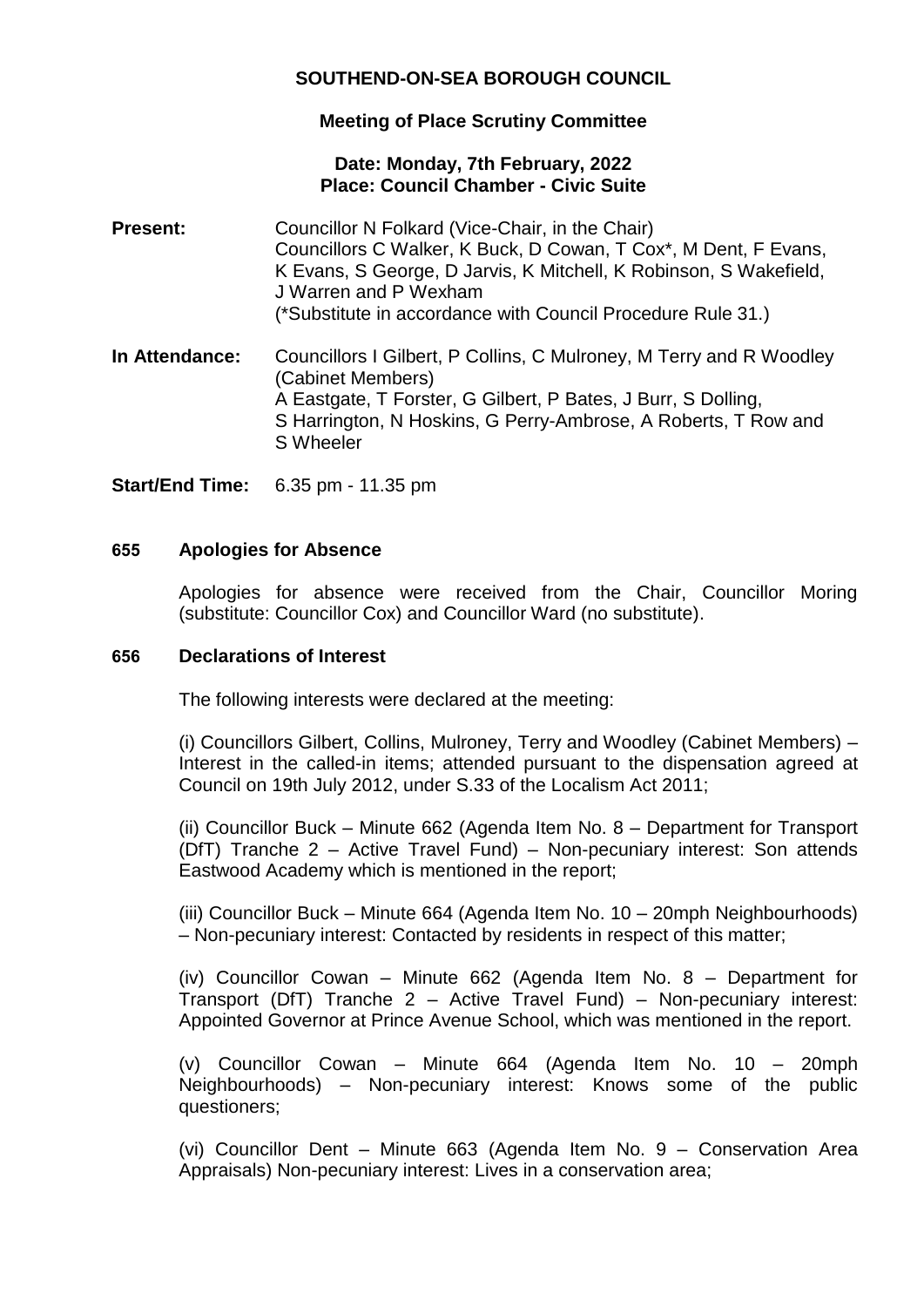(vii) Councillor Dent – Minute 664 (Agenda Item No. 10 – 20mph Neighbourhoods) – Non-pecuniary interest: Contacted by residents in respect of this matter;

(viii) Councillor K Evans – Minute 660 (Agenda Item No. 6 - Draft Prioritising Resources to Deliver Better Outcomes – 2022/23 to 2026/27) – Non-pecuniary interest: Member of Leigh Town Council;

(ix) Councillor K Evans – Minute 664 (Agenda Item No. 10 – 20mph Neighbourhoods) – Non-pecuniary interest: Family live in one of the roads affected by the proposals;

(x) Councillor Folkard – Minute 661 (Agenda Item No. 7 - Leisure Contract – Short-Term Options Review) – Non-pecuniary interest: Regular user of Council's leisure facilities;

(xi) Councillor Jarvis – Minute 663 (Agenda Item No. 9 – Conservation Area Appraisals) – Non-pecuniary interest: Lives in Shoebury Conservation Area but spoke on the item as Shadow Cabinet Member;

(xii) Councillor Mulroney – Minute 661 (Agenda Item No. 6 - Draft Prioritising Resources to Deliver Better Outcomes – 2022/23 to 2026/27) – Non-pecuniary interest: Member of Leigh Town Council;

(xiii) Councillor Mulroney – Minute 663 (Agenda Item No. 9 – Conservation Area Appraisals) – Non-pecuniary interest: Executive Director of Leigh Society and Chair of Trustees of the leigh Heritage Centre

(xiv) Councillor Mulroney – Minute 664 (Agenda Item No. 10 – 20mph Neighbourhoods) – Disqualifying non-pecuniary interest: Lives in one of the roads affected by the proposals (withdrew);

(xv) Councillor Warren – Minute 664 (Agenda Item No. 10 – 20mph Neighbourhoods) – Non-pecuniary interest: Office is located in one of the roads affected by the proposals; and

(xvi) Councillor Woodley – Minute 664 (Agenda Item No. 10 – 20mph Neighbourhoods) – Non-pecuniary interest: Councillor for Thorpe Ward, Chair of Burges Estate Residents' Association, and lives in one of the roads affected by the proposals. Councillor Woodley stated he was satisfied that his non-pecuniary interest was not a disqualifying interest (under paragraph 10.3 of the Members' Code of Conduct) and so he did not withdraw.

#### **657 Questions from Members of the Public**

The Cabinet Member for Transport, Asset Management & Inward Investment responded to questions from Mr David Webb and Ms Lydia Hyde. A copy of the response will be sent to Mr Webb as he was not present at the meeting.

The Cabinet Member for Transport, Asset Management & Inward Investment also gave a generic response to a number of questions relating to the 20mph Neighbourhood proposals in Thorpe Ward. The number of persons able to put their questions in person was limited to the following residents due the length of time permitted for public questions: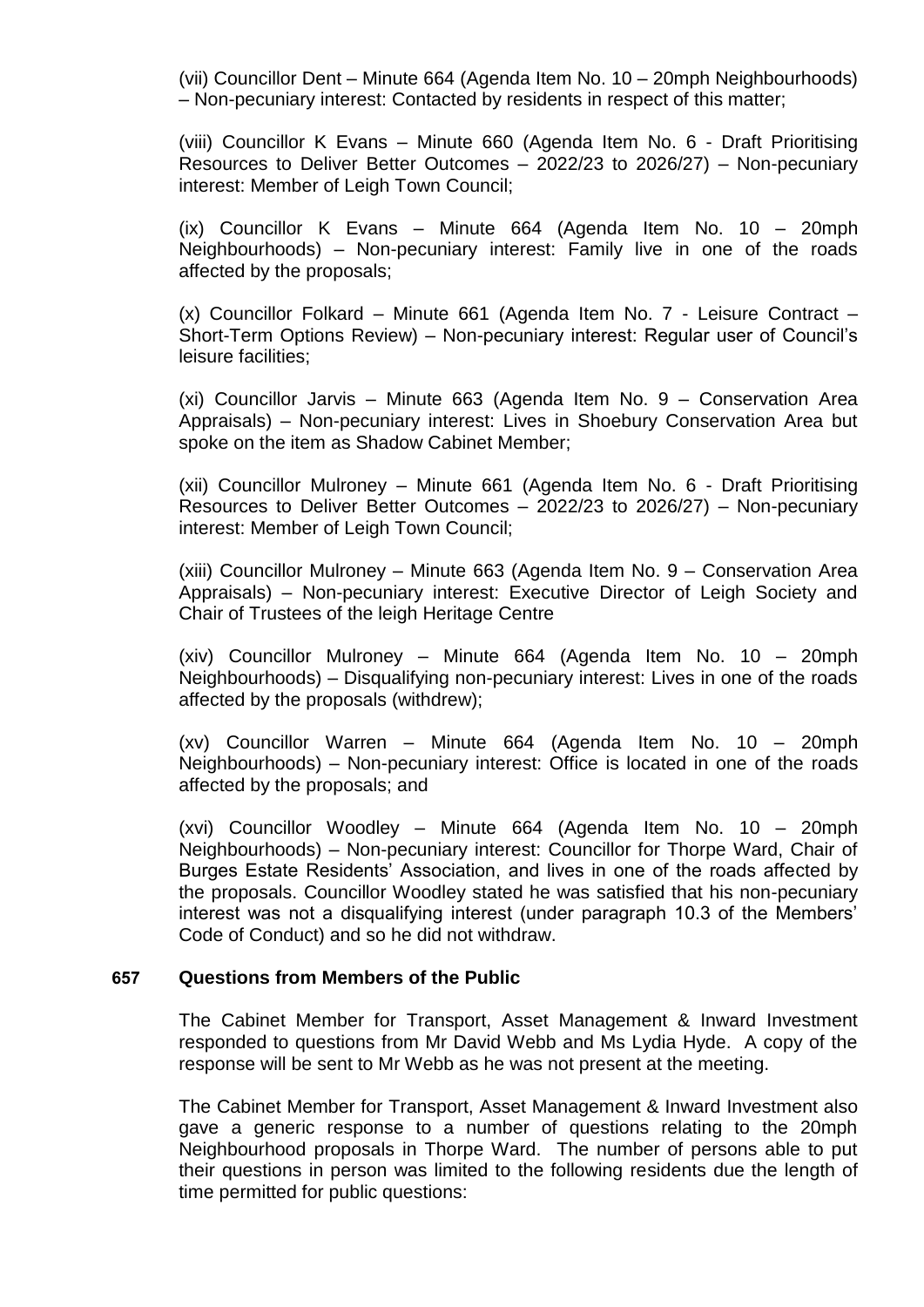Mrs S Carr Mr M Ford Mrs L Ford Ms H Tomkinson Mr S Tomkinson Ms D Jansen Mr F Smith Ms L Walton Mrs Gotch Mr A Hall

A copy of the response was handed to each of the questioners present and will be circulated to all those who were unable to attend the meeting or able to put their questions in person.

#### **658 Minutes of the Meeting held on Monday, 29th November 2021**

Resolved:-

That the Minutes of the meeting held on Monday  $29<sup>th</sup>$  November 2021 be received, confirmed as a correct record and signed.

### **659 Minutes of the Meeting held on Monday 6th December 2021**

Resolved:-

That the Minutes of the meeting held on Monday  $6<sup>th</sup>$  December 2021 be received, confirmed as a correct record and signed.

### **660 Draft Prioritising Resources to Deliver Better Outcomes – 2022/23 to 2026/27**

The Committee considered Minute 605 of the meeting of the Cabinet held on January 2022, which had been referred directly to each of the scrutiny committees, together with a report of the Executive Director (Finance and Resources) presenting the draft prioritising resources to deliver better outcomes for 2022/23 to 2026/27.

Resolved:

That the following decision of Cabinet be noted:

"1. That it be noted that the final version of the updated Financial Sustainability Strategy 2022-2032 will be available for consideration in February 2022 (Appendix 1 to the submitted report).

2. That it be noted that a Medium-Term Financial Strategy for 2022/23 – 2026/27 will be available for consideration in February 2022 and the draft Medium Term Financial Forecast and estimated Earmarked Reserves Balances up to 2026/27 (Annexes 1 and 2 to Appendix 2 to the submitted report), be endorsed.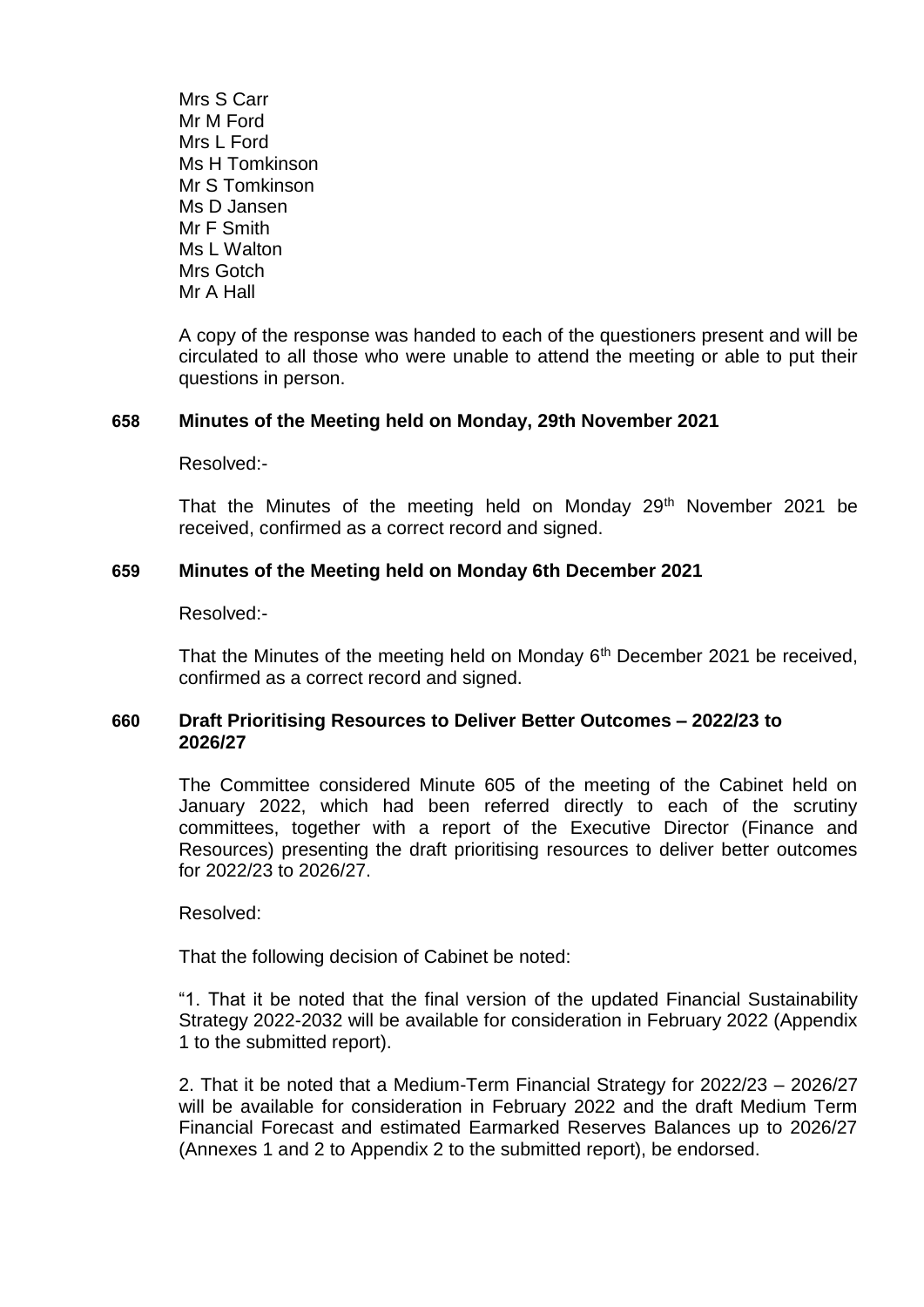3. That the draft Section 151 Officer's statement on the robustness of the proposed budget, the adequacy of the Council's reserves and the Council's Reserves Strategy (Appendix 3 to the report), be noted.

4. That the appropriation of the sums to earmarked reserves totalling £2.675M (Appendix 4 to the report), be endorsed.

5. That the appropriation of the sums from earmarked reserves totalling £4.494M, which includes £2.500M that was previously approved to support the budget in 2021/22 and is now requested to be used to support the estimated budget gap for 2022/23 instead. (Appendix 4 to the report), be endorsed.

6. That a General Fund Budget Requirement for 2022/23 of £140.288M and Council Tax Requirement of £91.844M (Appendix 5) and any required commencement of consultation, statutory or otherwise, be endorsed.

7. That it be noted that the 2022/23 revenue budget has been prepared on the basis of using £1.5 million from accumulated Collection Fund surpluses for the core budget to allow for a smoothing of the budget gap across the next four financial years.

8. That a Council Tax increase of 3.99% for the Southend-on-Sea element of the Council Tax for 2022/23, being 1.99% for general use and 2.0% for Adult Social Care, be endorsed.

9. That it be noted that the position of the Council's preceptors is to be determined:

- Essex Police no indication of Council Tax position
- Essex Fire & Rescue Services no indication of Council Tax position
- Leigh-on-Sea Town Council proposed Band D precept increase of 0.53%;

10. That no Special Expenses be charged other than the Leigh-on-Sea Town Council precept for 2022/23, be endorsed.

11. That the proposed General Fund revenue budget investment of £13.672M (Appendix 6 to the report), be endorsed.

12. That the proposed General Fund revenue budget savings and income generation initiatives for 2022/23 of £5.087M (Appendix 7 to the report), be endorsed.

13. That the proposed future outline Budget Transformation Programme 2023/24 – 2026/27 (Appendix 8 to the report), be noted.

14. That the proposed range of fees and charges for 2022/23 (Appendix 9 to the report), be endorsed.

15. That the Dedicated Schools Grant budget and its relevant distribution as recommended by the Education Board (Appendix 10 to the report), be endorsed.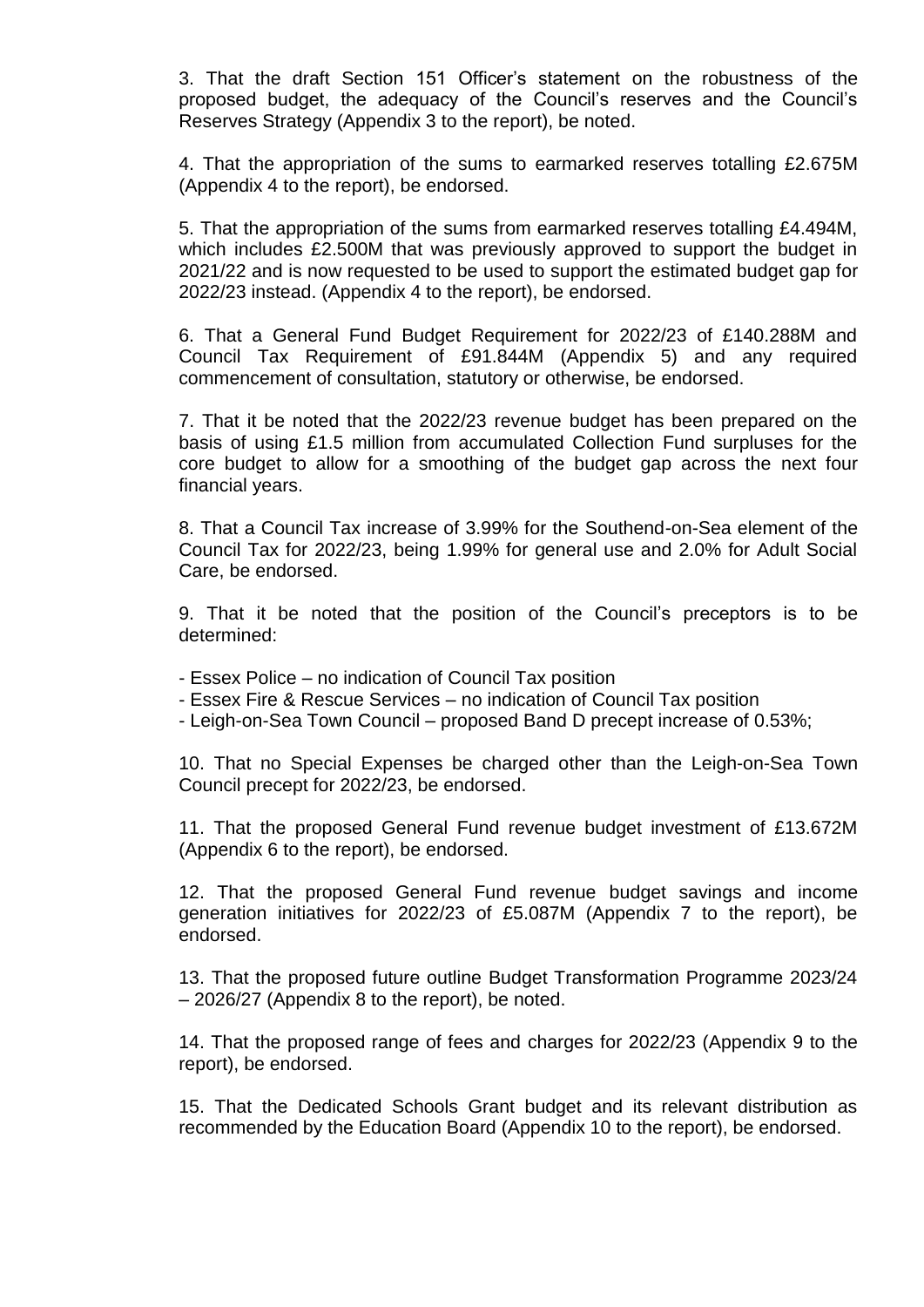16. That the Capital Investment Strategy for 2022/23 to 2026/27 (Appendix 11 to the report) and the Capital Investment Policy (Annex 1 to Appendix 11 to the report), be endorsed.

17. That the new schemes and additions to the Capital Investment Programme for the period 2022/23 to 2026/27 totalling £12.6M for the General Fund (Appendix 12 to the report) and new schemes subject to viable business cases totalling £33.9M (£15.5M for the General Fund and £18.4M for the Housing Revenue Account) (Appendix 12 to the report), be endorsed.

18. That the proposed changes to the current Capital Investment Programme that were considered for approval as part of the Resourcing Better Outcomes – Financial Performance Report – Period 8 (Appendix 13 to the report), be noted.

19. That the proposed Capital Investment Programme for 2022/23 to 2026/27 of £119.8M to be delivered by the Council and £51.3M to be delivered by Subsidiary Companies, Partners and Joint Ventures (Appendix 14 to the report) of which £51.1M is supported by external funding, be endorsed.

20. That the Minimum Revenue Provision (MRP) Policy for 2022/23 (Appendix 15 to the report) and the prudential indicators (Appendix 16 to the report), be endorsed.

21. That the operational boundary and authorised limits for borrowing for 2022/23 are set at £385M and £395M respectively (Appendix 16 to the report), be endorsed."

Note: This is an Executive Function save that approval of the final budget following Cabinet on 15th February 2020 is a Council Function Referred direct to all three scrutiny committees Cabinet Members: Cllr Gilbert and Cllr Collins

#### **661 Leisure Contract – Short-Term Options Review**

The Committee considered Minute 608 of Cabinet held on 13<sup>th</sup> January 2022, which had been called-in for scrutiny, together with the report of the Executive Director (Adults and Communities) requesting confirmation of the in-year arrangements for the operation of the Council's leisure centres and set out the proposed steps in respect of the centres beyond April 2022.

Resolved:-

That the following decisions of Cabinet be noted:

"1. That the ongoing waiver of Fusion's management fee until 31 March 2022, be approved.

2. That the remaining three year's management fee be repaid by Fusion over a reprofiled duration meeting the Council's financial expectations from the contract.

3. That it be noted that the Council's officers will continue to manage the existing contract performance of Fusion.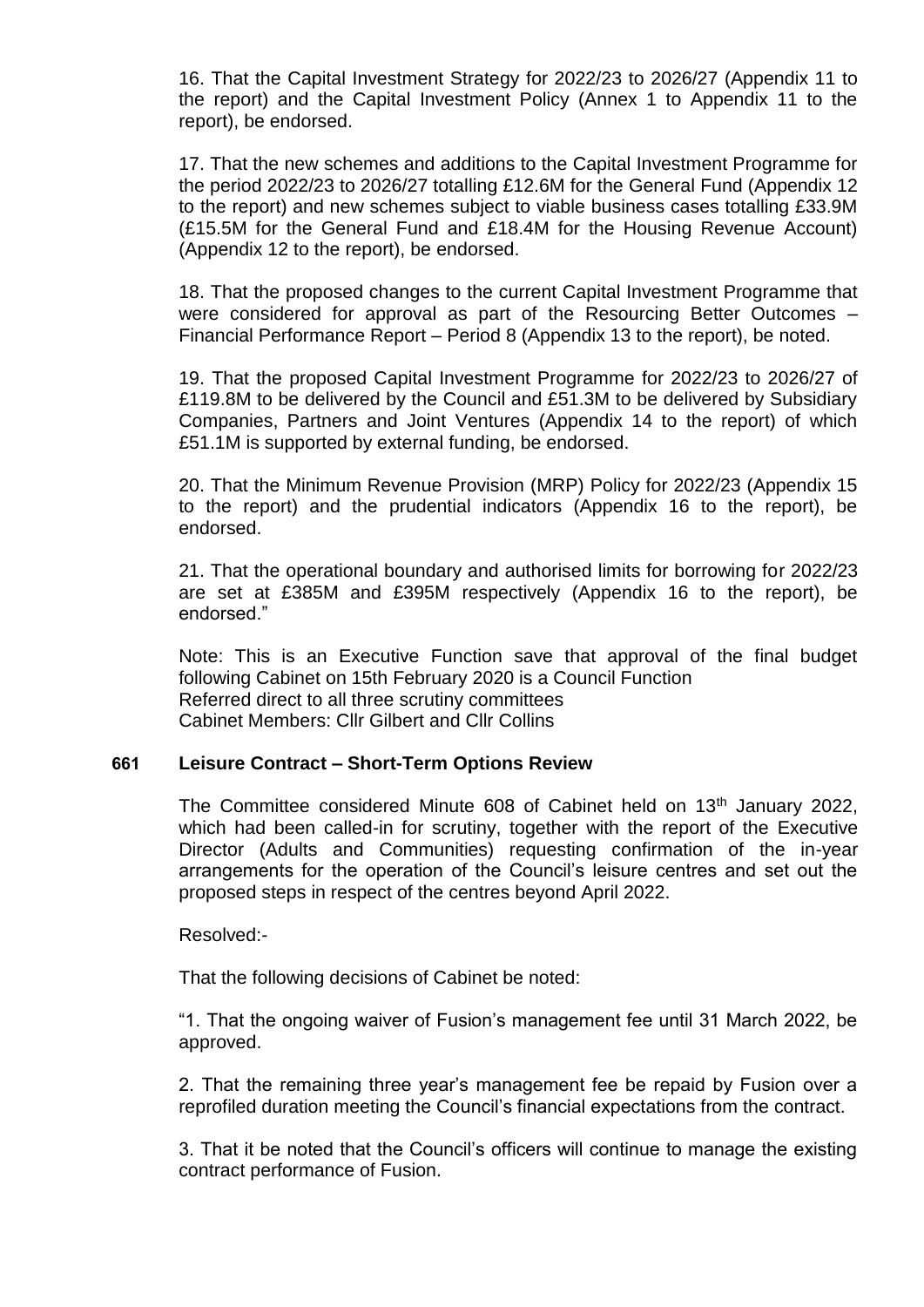4. That Fusion's current proposals regarding the extension of the contract beyond 2025 be rejected and market testing take place.

5. That it be noted that a further report will be provided during 2022/23 to consider the long-term future and options for leisure services."

Note: This is an Executive Function Cabinet Member: Cllr Mulroney

## **662 Department for Transport (DfT) Tranche 2 - Active Travel Fund**

The Committee considered Minute 609 of Cabinet held on 13<sup>th</sup> January 2022, which had been called-in for scrutiny, together with the report of the Executive Director (Neighbourhoods and Environment) concerning the schemes that had been awarded funding by the Department of Transport (DfT) following the Council's Tranche 2 bid. The consultation/survey results in relation to the schemes would be submitted to the DfT.

In response to questions regarding schools included in the School Streets scheme, the Council's Head of Civil Engineering undertook to investigate further and provide a written response to the following matters:

(i) the number of schools on busy/main roads with high volumes of traffic and congestion and poor air quality that did not apply to be included in the scheme or would have expected to apply;

(ii) whether there would be a further opportunity for other school to be involved or how the Council might encourage them to be involved;

In response to questions regarding the possibility of installing CCTV along the Prittlebrook Greenway should the proposed lighting not adequately address community safety or anti-social behaviour, the Head of Civil Engineering undertook to provide a written response after the meeting.

Resolved:-

That the following decisions of Cabinet be noted:

"1. That the bid to the Department of Transport (DfT) on 20 November 2020 for Tranche 2 funding from the Active Travel Fund for the schemes for which funding in the sum of £741,000 was awarded, be endorsed.

2. That, following discussion at design review stage with the Transport, Capital and Inward Investment Working Party, authority be delegated to the Executive Director (Neighbourhoods and Environment), in consultation with the Cabinet Member for Transport, Asset Management and Inward Investment, to agree the final detailed design options based upon the outline designs submitted to the DfT for Tranche 2 funding."

Note: This is an Executive Function Cabinet Member: Cllr Woodley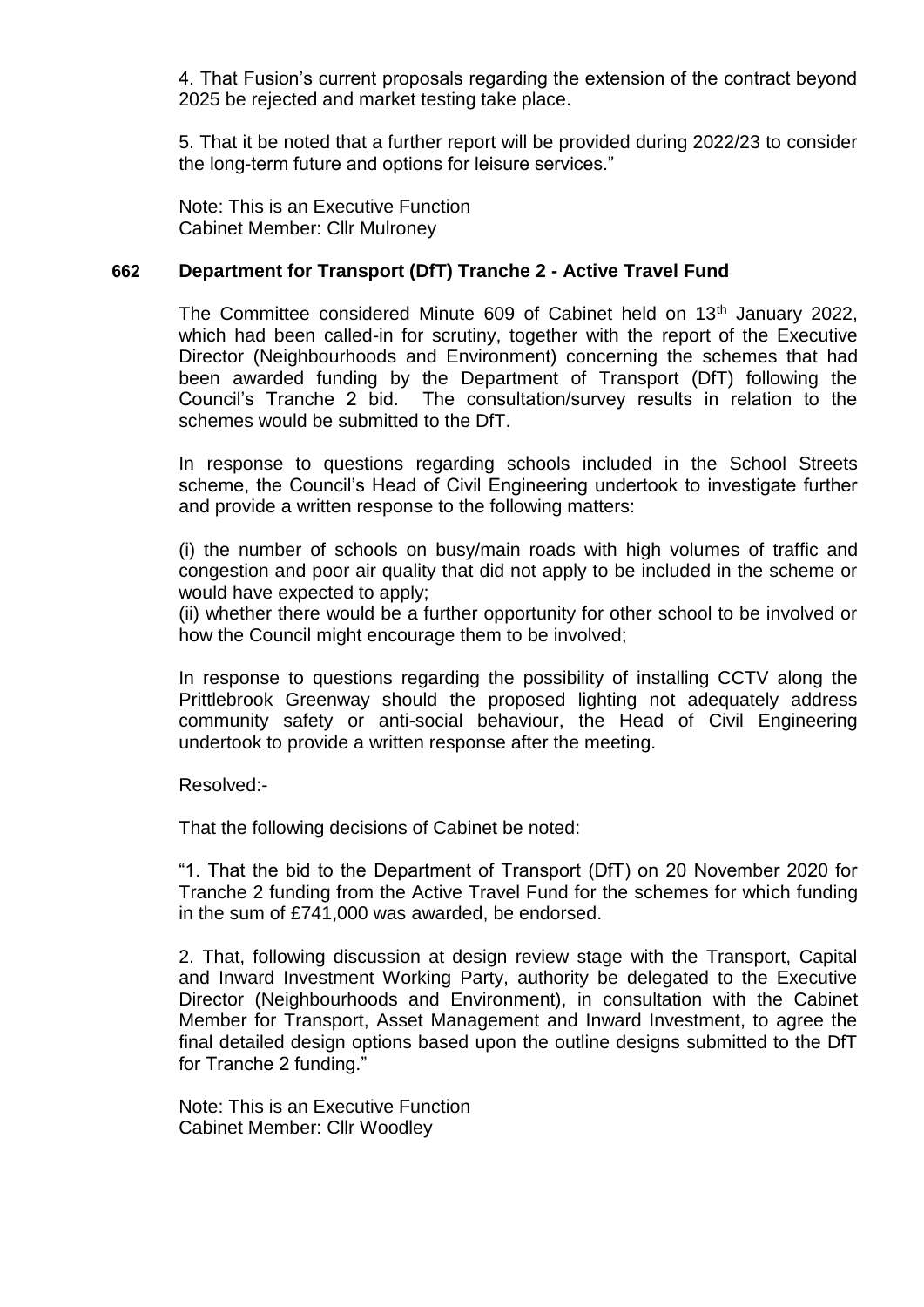## **663 Conservation Area Appraisals**

The Committee considered Minute 610 of Cabinet held on 13th January 2022, which had been called-in for scrutiny, together with the report of the Executive Director (Growth and Housing) presenting the Conservation Area Appraisals for Clifftown, Leigh, Leigh Cliff, Milton, The Leas and Shoebury Garrison, following a recent period of public consultation.

Resolved:-

That the following decision of Cabinet be noted:

"That the Conservation Area Appraisal documents, set out at Appendices 1 to 6 of the submitted report, for Clifftown, Leigh, Leigh Cliff, Milton, The Leas and Shoebury Garrison, be adopted."

Note: This is an Executive Function Cabinet Member: Cllr Mulroney

#### **664 20 mph Neighbourhoods**

The Committee considered Minute 610 of Cabinet held on 13th January 2022, which had been called-in for scrutiny, together with the report of the Executive Director seeking approval for the adoption of 20MPH Neighbourhoods pilot scheme in the following locations:

 West Leigh and Leigh Wards: Area bounded by Hadleigh Road, Rectory Grove, Lymington Avenue, London Road and Salisbury Road;

 Thorpe Ward: (i) Area bounded by Thorpe Hall Avenue, Thorpe Bay Gardens, Maplin Way and Station Road; (ii) on Burges Road, Colbert Avenue and Wyatts Drive; (iii) On Shaftesbury Avenue, Kensington Avenue and Northumberland **Crescent** 

The Committee discussed the matter in detail and asked a number of questions which were responded to by the Cabinet Member for Transport, Asset Management and Inward Investment and the Council's Head of Civil Engineering.

Resolved:-

That the matter be referred back to Cabinet for reconsideration with the following recommendations:

1. That the proposals for the 20mph Neighbourhood in the area within West Leigh and Leigh Wards be progressed as proposed.

2. That the proposals for the 20mph Neighbourhood in the areas within Thorpe Ward be subject to full consultation with residents before considering whether the scheme should progress in these areas.

Note: This is an Executive function Cabinet Member: Cllr Woodley